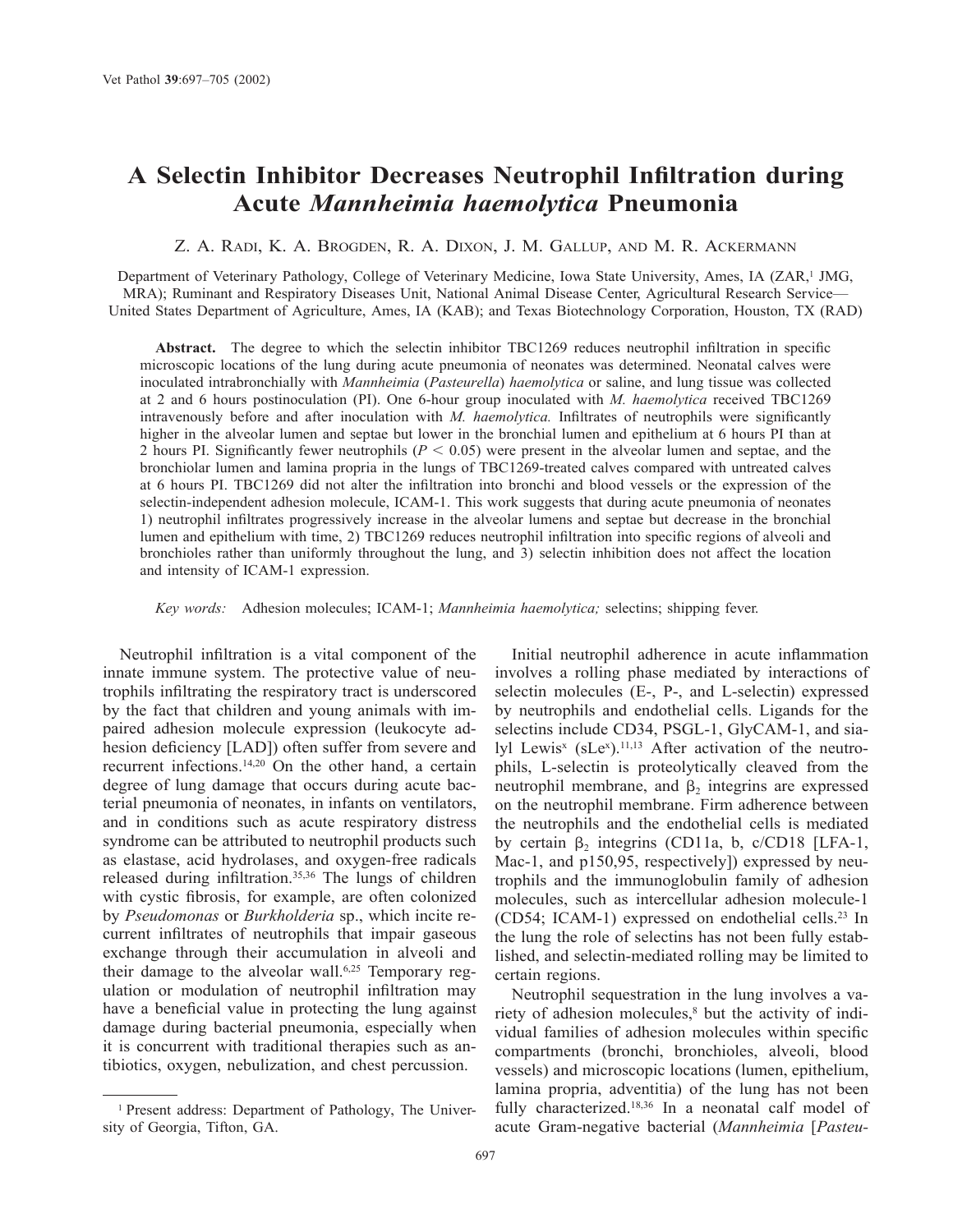*rella*] *haemolytica*) pneumonia,  $\beta_2$  integrin–ICAM-1 adherence mediates neutrophil infiltration into the bronchi but is not required for infiltration into the bronchioles and alveoli.3,4 In the alveoli there are special anatomic and physiologic features that affect infiltration, such as the thin basement membrane and overlying epithelium, the small amount of perivascular connective tissue, and the low hydrostatic pressure in alveolar capillaries. Some studies suggest that  $\beta_2$  integrins,  $\alpha$ 4 and  $\alpha$ 5 integrins, selectins, and ICAM-1<sup>3,4,8</sup> contribute to adherence in the alveoli. Inhibition of excessive neutrophil infiltration at the level of the alveolus would have potential therapeutic benefits because the alveolar wall is essential for gaseous exchange, and many bacterial pathogens induce strong neutrophilic infiltrates that accumulate in the alveolar lumen and impair air exchange.

In vitro studies of a synthetic selectin inhibitor, TBC1269  $(1,6-bis[3-(3-carboxymethylphenyl)-4-(2- $\alpha$ -1)$ D-mannopyranosyloxy) phenyl] hexane), have demonstrated that this compound inhibits E-, P-, and Lselectin with  $IC_{50}$  values of 105, 17, and 87  $\mu$ M, respectively, and inhibits the sLe<sup>x</sup>-dependent binding.<sup>21,22</sup> In contrast to other adhesion molecule inhibitors, such as peptides and monoclonal antibodies (MAbs), TBC1269 can be synthesized in quantities sufficient for use in larger animal species and in man. In an ovine model of asthma, TBC1269 reduced disease severity.<sup>1</sup> TBC1269 reduces neutrophil infiltration in vitro, $12$  and we have shown previously that TBC1269 significantly reduced neutrophil infiltration and vascular leakage of protein, and tended to decrease membrane damage, in calves inoculated with *M. haemolytica.*9,28 Characteristic of *M. haemolytica* pneumonia are the dense infiltrates of neutrophils in the airways and alveoli.<sup>2,33</sup> Calves experimentally depleted of neutrophils and then infected with *M. haemolytica* had significantly reduced pulmonary lesions in comparison with non–neutrophil-depleted (normal) calves.<sup>33</sup> The pulmonary damage causes increased vascular permeability and subsequent pulmonary dysfunction, which has some similarities with several diseases of human infants and children, such as bacterial pneumonia of immunocompromised children,<sup>36</sup> recurrent bacterial infection of children with cystic fibrosis,<sup>25</sup> and ventilatorassociated injury.

The aims of this study were to determine the in vivo effects of parenteral administration of a synthetic analog of sialyl Lewis<sup>x</sup> (TBC1269) on the intensity and the microanatomic location of neutrophil infiltration in a newborn calf model with acute pulmonary infection caused by *M. haemolytica.* Neutrophil infiltration in bronchi, bronchioles, alveoli, and pulmonary blood vessels was assessed using a computerized image analysis system. The extent and cellular localization of ICAM-1 messenger ribonucleic acid (mRNA) expression was also assessed to identify the possible sites at which non–selectin-mediated infiltration may occur.

## **Methods**

## **Experimental design**

Colostrum-deprived Holstein calves (1–3 days old) were inoculated intrabronchially with pyrogen-free saline or *M. haemolytica,* using a fiber-optic bronchoscope as previously described.7 The calves appeared healthy, were afebrile, and had normal hematologic parameters. Groups of calves were organized as follows: group 1 ( $n = 3$ ) received pyrogen-free saline and were necropsied at 2 hours PI; group 2 ( $n = 4$ ) received *M*. *haemolytica* and were necropsied at 2 hours PI; group  $3(n = 3)$  received pyrogen-free saline and were necropsied at 6 hours PI; group 4  $(n = 3)$  received M. *haemolytica* and were necropsied at 6 hours PI; group 5 ( $n = 4$ ) received TBC1269 intravenously (25 mg/ kg) 30 minutes before and 2 hours after inoculation with *M. haemolytica,* and were necropsied at 6 hours PI. TBC1269 was given at this time point (6 hours PI) because 1) previous studies<sup>3</sup> have shown that neutrophil infiltration is generally greater at 6 hours than at 2 hours PI, which provides a more stringent assessment of TBC1269 activity against neutrophil infiltration; 2) alveolar infiltration is highest at 6 hours PI, and the alveolar capillaries are especially important for gaseous exchange at the site where selectin inhibition would potentially be the greatest; and 3) this time point is prior to the development of parenchymal necrosis and florid passage of neutrophils. A 24-hour group was not included because one *M. haemolytica*– inoculated calf did not survive up to this time point.

## **Bacterial inocula and tissue collection**

*M. haemolytica* or pyrogen-free saline (5 ml each) were deposited into the first bifurcation of the right tracheal bronchus of the cranial part of the cranial right lung lobe. Bacteria were grown as previously described<sup>7</sup>, and the inoculum routinely contained  $1.3 \times$  $10^8$  to  $2.5 \times 10^8$  CFU/ml. The animals were sedated with xylazine hydrochloride (0.1 mg/kg, IV) for inoculations. At the appropriate time points, calves were euthanatized by intravenous pentobarbital. Lung tissue was collected from three sites within the area of fiberoptic deposition of the inoculum in each animal. Site 1 was from a 1.0-cm circular area at the exact site of deposition, site 2 was from a 1.0-cm circular area just dorsal to the site of deposition, and site 3 was from a 1.0-cm circular area just ventral to the site of deposition. Five different areas of each site were collected and used for morphometry and in situ hybridization. Lung tissues were immersion-fixed in 10% neutral-buffered formalin for 18–24 hours, processed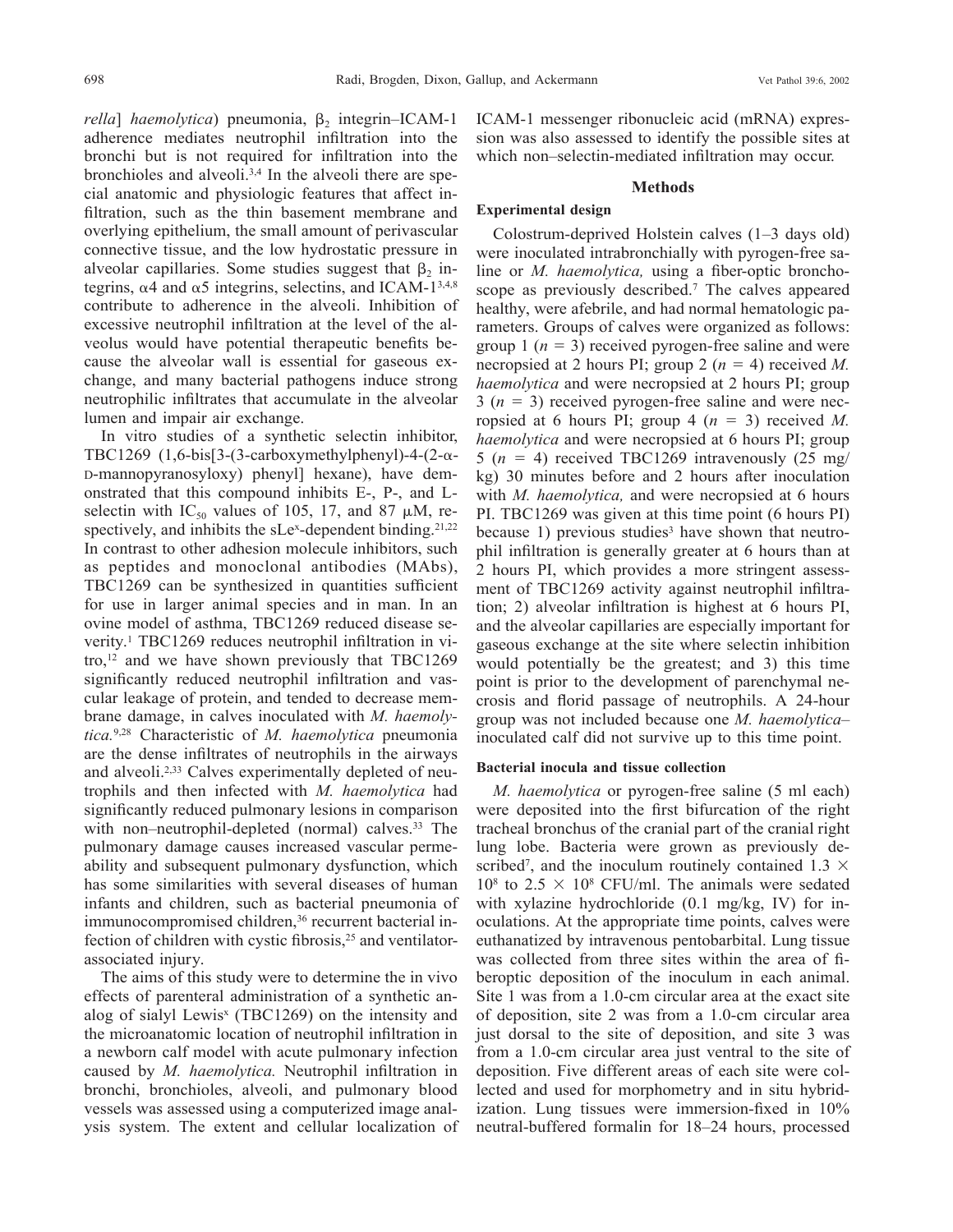

**Fig. 1.** Bovine lung; *M. haemolytica*–inoculated calf at 6 hours PI. Computer images of bronchiolar section captured electronically for morphometric analysis. **Fig. 1A** The bronchiole is traced along the outer and inner bronchiolar epithelium (E) and lamina propria (LP). Also, individual neutrophils within the lumen, epithelium, and lamina propria are marked (dark dots) by hand for assessment by the software. Bar  $= 25 \mu m$ . Fig. 1B Black and white image of the bronchiole after tracing. The surface area of bronchiolar lumen, bronchiolar epithelium, and bronchiolar lamina propria are measured by the software. HE (**Fig. 1A**).

routinely, embedded in paraffin, and sectioned at  $3 \mu$ . Sections were stained with hematoxylin and eosin (HE) and used for morphometric analysis, or replicates unstained were used for in situ hybridization. Lungs from all animals were collected under the same conditions, but they were not perfused because this would wash away the neutrophils within the pulmonary airways and the vasculature.<sup>10,30</sup> Lung tissue was also collected from noninoculated area lobes, and these sections lacked infiltrates of inflammatory cells.

## **Morphometric analysis of digital images**

From at least five slides from each of the three sites, the numbers of neutrophils per square micrometer were measured in histologic sections of the various lung compartments by a computerized image analysis system as previously described.3,4,29,30 Tracings were made on images that included outlines of the airway lumens, epithelium, and lamina propria of the bronchi and bronchioles; the lumens and septae of the alveoli; and the tunica intima, media, and adventitia of the blood vessels. Neutrophils were marked by dots (Fig. 1A, B). Tracings were made from at least 12 bronchi, bronchioles, alveoli, and blood vessels from each of the three sites sampled.

#### **Riboprobe preparation**

Riboprobe preparation was done according to a procedure previously reported by Radi et al.29 A deoxyribonucleic acid (DNA) fragment from the complementary DNA of the bovine ICAM-1 gene was cloned and sequenced. After the in vitro transcription labeling, the RNA probe was purified, and the probe concentration was determined by dot blot.

#### **In situ hybridization protocol and scoring system**

In situ hybridization procedures were similar to those previously described by Radi et al.,<sup>29</sup> with few modifications. A digoxigenin-labeled ICAM-1 riboprobe was used. Hybridization specificity was confirmed by incubating the sections using 1) a hybridization solution with no added ICAM-1 probe, 2) a sense digoxigenin-labeled probe, or 3) ribonuclease digestion; these sections lacked any detectable hybridization. A semiquantitative scoring system was used. Staining scores ranged from 0 to 3:  $0 =$  no staining,  $1 =$  minimally detectable staining in  $\lt$  30% of the epithelial cells (airways) or endothelial cells (vessels),  $2 =$  clear moderate staining intensity in  $> 30-60\%$  of the cells, and  $3 =$  intense staining in  $> 60\%$  of the cells, and  $L =$  the special staining designation for intense staining of leukocytes (neutrophils and macrophages).

## **Statistical analysis**

Neutrophil morphometric data were analyzed by the general linear models procedure of SAS.32 The statistical model used included effects of treatments, time of necropsy, pulmonary tissue type, and pulmonary tissue type location. ICAM-1 data were analyzed using a nonparametric analysis (chi-square test and Fisher's exact test). The variables tested consisted of treatments, pulmonary cell types, and time of necropsy. The significance level used was  $P < 0.05$ .

#### **Results**

# **Histopathology**

Neutrophil infiltration, typical of *M. haemolytica* infection, was present in the lungs of calves from the *M.*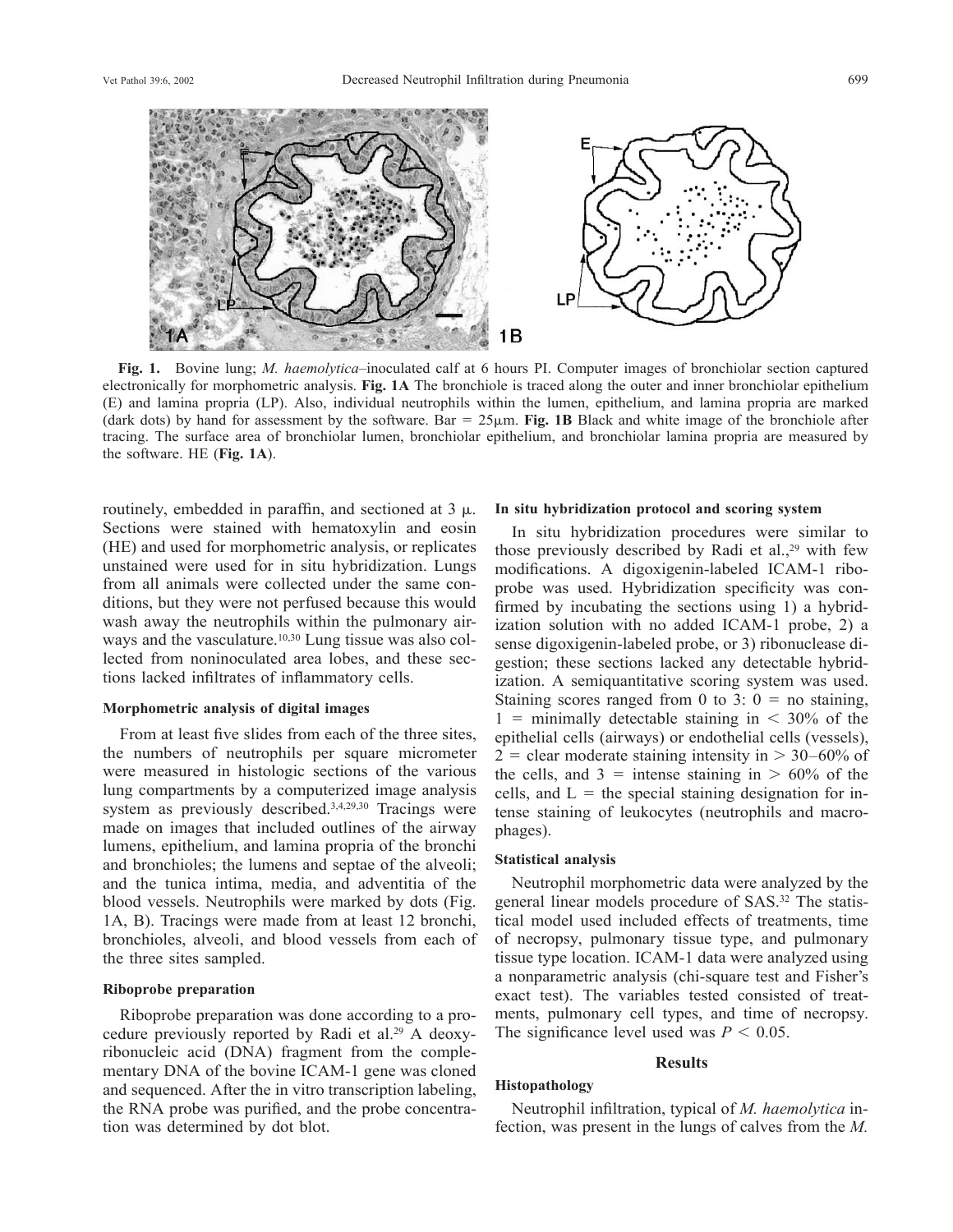*haemolytica*–inoculated groups at both 2 and 6 hours PI (groups 2, 4, and 5). Neutrophils were present in all three sites of the *M. haemolytica*–inoculated area of the right lung lobe. Only occasional minimal neutrophil infiltrates were present in the lungs of the control (saline-inoculated) groups (groups 1 and 3), and no inflammatory cells were present in the noninoculated lung lobes of any animal.

## **Morphometric analysis of digital images**

Data from all three sites collected from the area of inoculum deposition were combined for morphometric assessment for each animal. For each animal the numbers of neutrophils per micrometer<sup>2</sup> in each pulmonary compartment (alveolus, bronchiole, bronchus, or vessel) and each subcompartment (epithelium, lamina propria, or lumen) were determined, and the groups were compared for 1) inoculum (*M. haemolytica* versus saline inoculation at 2 and 6 hours), 2) time PI with *M. haemolytica* (2 versus 6 hours PI), and 3) TBC1269 treatment (TBC1269 treatment versus no treatment and saline controls at 6 hours PI).

M. haemolytica–*inoculated versus saline-inoculated control at 2 and 6 hours.* At 2 and 6 hours PI the lungs of the *M. haemolytica*–inoculated calves (groups 2, 4, and 5) had overall (when combining all compartments) greater infiltrates of neutrophils ( $P < 0.05$ ) than the saline-inoculated control lung lobes (groups 1 and 3). At 2 hours PI, the bronchioles, bronchi, and alveoli, but not the blood vessels, of *M. haemolytica*– inoculated calves (group 2) had significantly higher (*P* - 0.05) neutrophil counts than the saline-inoculated controls (group 1). The infiltrate was highest in the bronchiolar and bronchial compartments, lower in the alveolar compartment, and lowest in the vessels (Table 1). At 6 hours PI in the *M. haemolytica*–inoculated groups (groups 2, 4, and 5), neutrophil infiltrates were significantly higher in all compartments when compared with the saline-inoculated controls (groups 1 and 3) (Table 2). Infiltrates were highest in the lumens of the bronchioles and alveoli.

M. haemolytica *inoculated at 2 hours PI versus 6 hours PI.* As expected, there was an overall increase in neutrophil infiltration in the lungs of calves at 6 hours PI (group 4) compared with that at 2 hours PI (group 2). In the specific lung compartments, infiltrates of neutrophils were significantly higher  $(P < 0.05)$  in the alveolar lumen and septae at 6 hours PI (group 4) than at 2 hours PI (group 2) in the *M. haemolytica*– inoculated groups (Tables 1, 2), but they were significantly lower in the bronchial lumen and epithelium at 6 hours PI than at 2 hours PI. There were no significant differences in neutrophil infiltration between saline-inoculated control animals at 2 hours PI (group 1) and at 6 hours PI (group 3).

**Table 1.** Neutrophil counts (per  $\mu$ m<sup>2</sup>) (means  $\pm$  SEM) within each pulmonary compartment in saline-inoculated control calves and *M. haemolytica*–inoculated calves at 2 hours/PI.

| Compartment and<br>Subcompartment     | Saline (group 1)                  | M. haemolytica<br>(group 2)                                |
|---------------------------------------|-----------------------------------|------------------------------------------------------------|
| <b>Bronchi</b>                        |                                   |                                                            |
| Lumen<br>Epithelium<br>Lamina propria | $0.03 \pm 0.0$<br>0.00<br>0.00    | $23.6 \pm 8.0^*$<br>$3.63 \pm 1.3^*$<br>$32.87 \pm 8.7^*$  |
| <b>Bronchioles</b>                    |                                   |                                                            |
| Lumen<br>Epithelium<br>Lamina propria | 0.00<br>0.00<br>0.00              | $19.53 \pm 11.9*$<br>$7.23 \pm 2.2^*$<br>$20.15 \pm 7.0^*$ |
| Alveoli                               |                                   |                                                            |
| Lumen<br>Epithelium                   | $0.10 \pm 0.1$<br>$0.03 \pm 0.01$ | $8.05 \pm 3.7*$<br>$9.8 \pm 1.9*$                          |
| <b>Vessels</b>                        |                                   |                                                            |
| Lumen<br>Tunica intima                | $0.17 \pm 0.1$<br>0.00            | $0.50 \pm 0.2$<br>$0.31 \pm 0.2$                           |

\* Denotes a statistically significant difference ( $P < 0.05$ ) compared with the saline-inoculated control group.

*TBC1269-treated* M. haemolytica*–inoculated versus* M. haemoltytica*–inoculated and saline-inoculated controls at 6 hours PI.* TBC1269-treated *M. haemolytica*–inoculated calves (group 5) had significantly lower ( $P < 0.05$ ) overall neutrophil infiltration in the lung lobes than the untreated *M. haemolytica*–inoculated calves (group 4) (Table 2). But the treated calves had significantly higher infiltrates of neutrophils ( $P <$ 0.05) than the saline-inoculated control calves (group 3).

Lung lobes from the TBC1269-treated *M. haemolytica*–inoculated (group 5) and saline-inoculated control calves (group 3) had significantly fewer  $(P < 0.05)$ neutrophils in the alveolar lumen and epithelium as well as in the bronchiolar lumen and lamina propria than lung lobes from the untreated *M. haemolytica*– inoculated calves (group 4; Table 2). There were no significant differences in neutrophil infiltration between the TBC1269-treated *M. haemolytica*–inoculated calves (group 5) and the untreated *M. haemolytica*– inoculated calves (group 4) in the bronchi and blood vessels.

## **In situ hybridization assessment of ICAM-1 mRNA**

In situ ICAM-1 mRNA expression ranged from 0 to 3 (negative to strong) and was present in various pulmonary cell types in lung tissues from all groups (Figs. 2–4). Sections of tissues used as controls for hybridization specificity (i.e., no ICAM-1 probe or incubated with sense probe) lacked any detectable staining (Fig. 5). The intensity of ICAM-1 staining on the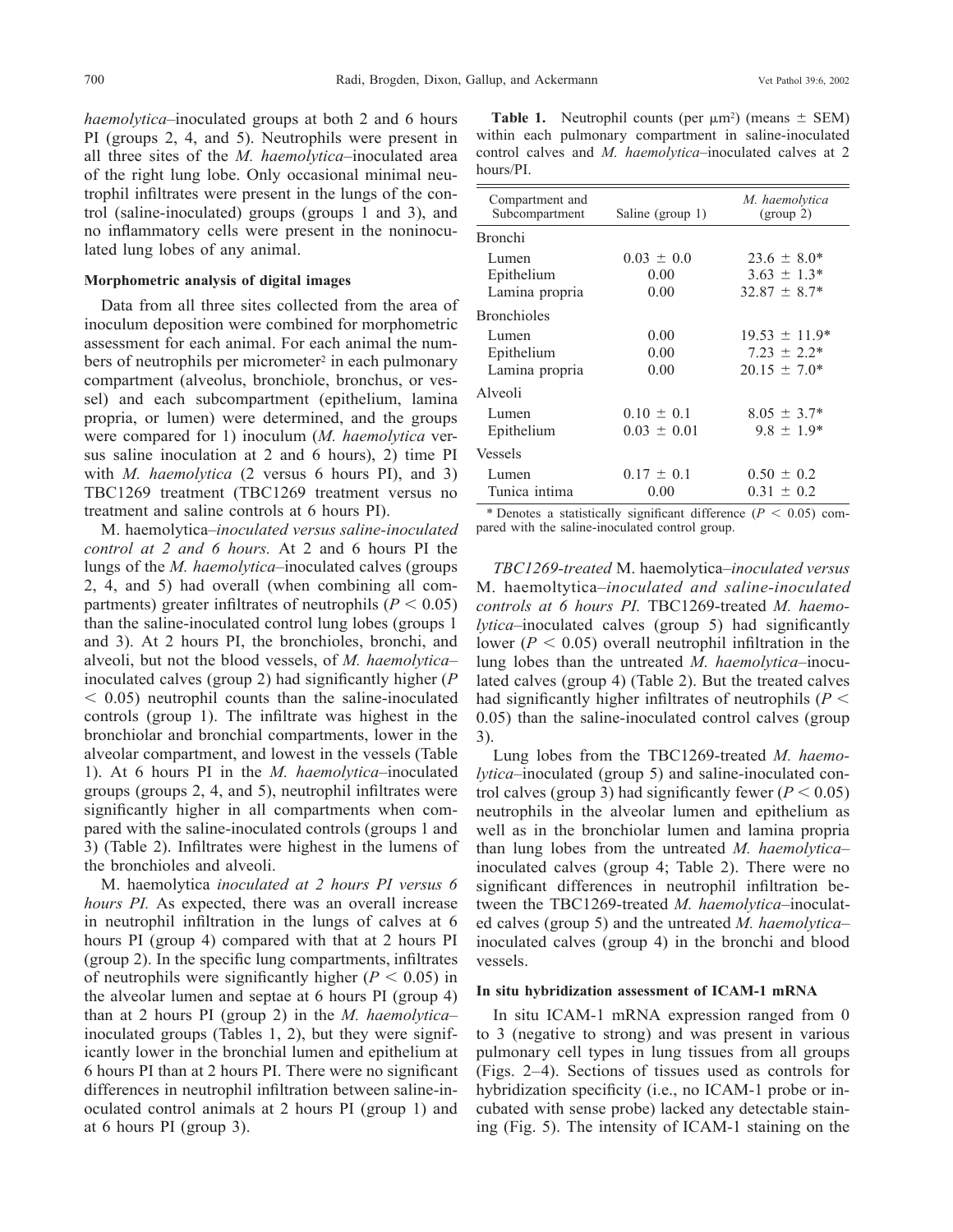**Table 2.** Neutrophil counts (per  $\mu$ m<sup>2</sup>) (means  $\pm$  SEM) within each pulmonary compartment in saline-control inoculated calves (group 3), untreated (no TBC1269 treatment) *M. haemolytica*–inoculated calves (group 4), and TBC1269-treated *M. haemolytica*–inoculated calves (group 5) at 6 hours PI.

| Compartment and<br>Subcompartment                                                                                                                 | Saline<br>(group 3)                      | M. haemolytica<br>(group 4)                                                                                                                           | M. haemolytica<br>$+$ TBC1269<br>(group 5)              |
|---------------------------------------------------------------------------------------------------------------------------------------------------|------------------------------------------|-------------------------------------------------------------------------------------------------------------------------------------------------------|---------------------------------------------------------|
| <b>Bronchi</b>                                                                                                                                    |                                          |                                                                                                                                                       |                                                         |
| Lumen<br>Epithelium<br>Lamina propria                                                                                                             | $0.77 \pm 0.5$<br>0.00<br>$0.53 \pm 0.3$ | $9.15 \pm 2.6$ <sup>*</sup> ,***<br>$2.08 \pm 0.4$<br>$4.62 \pm 0.6$ ***                                                                              | $9.08 \pm 1.8^*$<br>$2.1 \pm 0.5$<br>$4.35 \pm 1.7$     |
| <b>Bronchioles</b>                                                                                                                                |                                          |                                                                                                                                                       |                                                         |
| Lumen<br>Epithelium<br>Lamina propria                                                                                                             | $0.17 \pm 0.1$<br>0.00<br>0.00           | $45.78 \pm 5.8^*$<br>$3.70 \pm 0.9$<br>$9.20 \pm 2.3^*$                                                                                               | $29.80 \pm 4.0**$<br>$3.05 \pm 1.3$<br>$0.43 \pm 0.4**$ |
| Alveoli                                                                                                                                           |                                          |                                                                                                                                                       |                                                         |
| Lumen<br>Epithelium                                                                                                                               | 0.00<br>$0.4 \pm 0.4$                    | $40.18 \pm 7.8$ *,***<br>$18.35 \pm 4.9$ ***                                                                                                          | $5.7 \pm 2.0**$<br>$10.15 \pm 3.1**$                    |
| Vessels                                                                                                                                           |                                          |                                                                                                                                                       |                                                         |
| Lumen<br>Tunica intima<br>$\mathcal{L}(\mathcal{O})$ and $\mathcal{O}(\mathcal{O})$ and $\mathcal{O}(\mathcal{O})$ and $\mathcal{O}(\mathcal{O})$ | $0.10 \pm 0.1$<br>0.00                   | $6.53 \pm 1.7^*$<br>$0.18 \pm 0.1$<br>the contract of the contract of the contract of the contract of the contract of the contract of the contract of | $7.78 \pm 3.2^*$<br>$0.50 \pm 0.3$                      |

\* Statistically significant ( $P < 0.05$ ) compared with the saline-inoculated control group.

\*\* Statistically significant (*P* < 0.05) compared with the *M. haemolytica*–inoculated group (with no TBC1269 treatment).

\*\*\* Statistically significant ( $P < 0.05$ ) compared with the *M. haemolytica*–inoculated group 2 hours PI.

epithelium and endothelium of saline control lung tissue at 2 or 6 hours PI (groups 1 and 3) was not detectable to minimal (0–1 score) in all pulmonary cell types except bronchiolar cells, which ranged from minimal to moderate to strong expression (Figs. 2, 3, 6). Bronchiolar epithelium in the *M. haemolytica*–inoculated calves at 2 hours PI (group 2) also had moderate to strong ICAM-1 expression, and there was no significant difference between the *M. haemolytica*–inoculated (group 2) and saline-inoculated control calves (group 1) at 2 hours PI.

At 6 hours PI the expression in lung tissues from both TBC1269-treated *M. haemolytica*–inoculated (group 5) and untreated *M. haemolytica*–inoculated animals (group 4) was significantly more intense  $(P \leq$ 



**Fig. 2.** The percentage of staining intensity for ICAM-1 expression in the lungs of *M. haemolytica*–inoculated (first six bars at left) and saline-inoculated (last six bars at right) newborn calves at 2 hours PI. BR = bronchioles,  $AL =$ alveoli,  $A =$  arteries,  $V =$  veins,  $BI =$  bronchi,  $L =$  leukocytes.

0.05) in 1) the bronchiolar and bronchial epithelium, 2) the endothelium of arteries and veins, and 3) the alveolar epithelium, when compared with the salineinoculated control group (group 3). The highest staining intensity was in the bronchiolar epithelium (Fig. 7). The only significant difference in ICAM-1 expression that was related to the time PI was in the endothelium of the pulmonary arteries, in which staining at 6 hours PI (groups 4 and 5) was greater than at 2 hours PI (group 2) in *M. haemolytica*–inoculated animals. In TBC1269-treated *M. haemoltyica*-inoculated (group 5) and untreated *M. haemolytica*–inoculated (group 4) calves, most of the neutrophils and alveolar macrophages that were present in airways, alveolar



**Fig. 3.** The percentage of staining intensity for ICAM-1 expression in the lungs of *M. haemolytica*–inoculated (first six bars at left) and saline-inoculated (last six bars at right) newborn calves at 6 hours PI. BR = bronchioles,  $AL =$ alveoli,  $A =$  arteries,  $V =$  veins,  $BI =$  bronchi,  $L =$  leukocytes. "\*" Denotes significant level ( $P < 0.05$ ) compared with the saline-inoculated group.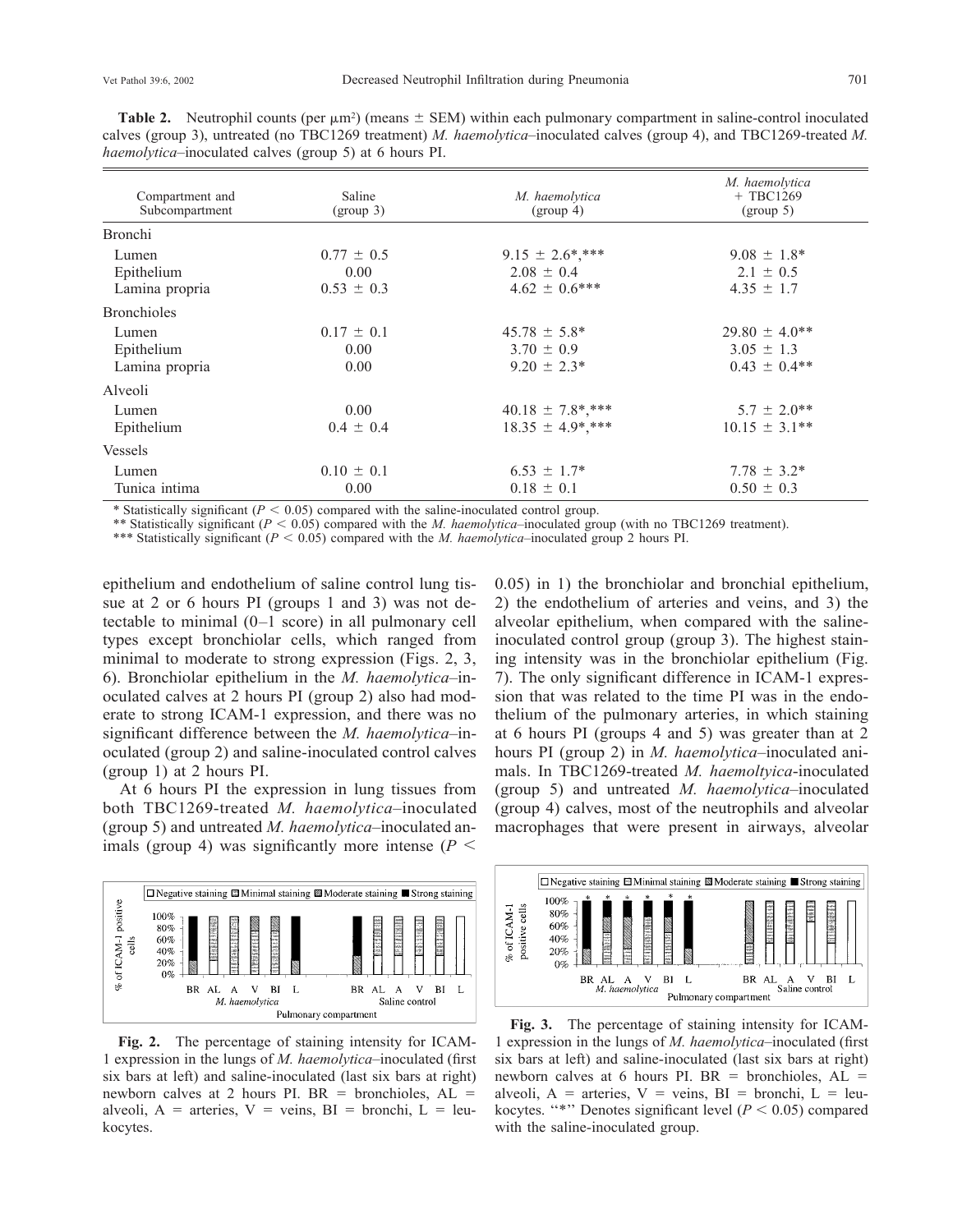

**Fig. 4.** The percentage of staining intensity for ICAM-1 expression in the lungs of treated (*M. haemolytica*-inoculated & TBC1269-treated) (first six bars at left) and salineinoculated (last six bars at right) newborn calves at 6 hours PI. BR = bronchioles,  $AL = alveoli$ ,  $A = arteries$ ,  $V =$ veins,  $BI = bronchi$ ,  $L = leukocytes$ . "\*" Denotes significant level  $(P < 0.05)$  compared with the saline-inoculated group.

septa, or interstitium had intense staining for ICAM-1 (Fig. 8). There were no statistically significant differences in ICAM-1 mRNA expression between TB1269 treated *M. haemolytica*–inoculated (group 5) and untreated *M. haemolytica*–inoculated animals (group 4) (Fig. 9).

## **Discussion**

The increased neutrophil infiltration in various pulmonary compartments 2 or 6 hours after *M. haemolytica* inoculation is consistent with other reports.<sup>2-4,33</sup> The highest degree of infiltration was in the bronchiolar compartment, whereas the lowest was in the vascular compartment.

The role of selectin adhesion molecules (L-, E-, Pselectin) during acute inflammation has been studied but has not been fully established.17 L-selectin–defi-



**Fig. 5.** In situ hybridization on lung tissue; Holstein calf. Six hours PI, nuclear fast red counterstain. Saline-inoculated calf. No detectable staining (score  $= 0$ ) of ICAM-1 mRNA expression in the pulmonary epithelium of alveoli and a bronchiole. Bar =  $100 \mu$ m.

**Fig. 6.** In situ hybridization on lung tissue; Holstein calf. Six hours PI, nuclear fast red counterstain. Saline-inoculated calf. Intense staining (score  $= 3$ ) ICAM-1 mRNA expression in the pulmonary bronchiolar epithelium (arrows). Bar  $=$  $150 \mu m$ .

**Fig. 7.** In situ hybridization on lung tissue; Holstein calf. Six hours PI, nuclear fast red counterstain. *M. haemolytica*– inoculated calf. Intense staining (score  $= 3$ ) ICAM-1 mRNA expression in the bronchiolar epithelium (arrows). Bar  $=$ 40 m.

**Fig. 8.** In situ hybridization on lung tissue; Holstein calf. Six hours PI, nuclear fast red counterstain. *M. haemolytica*– inoculated calf. Strong staining (score = 3) ICAM-1 mRNA expression of leukocytes (arrows) in the alveoli. Hybridization signals are seen as black grains. Bar =  $100 \mu m$ .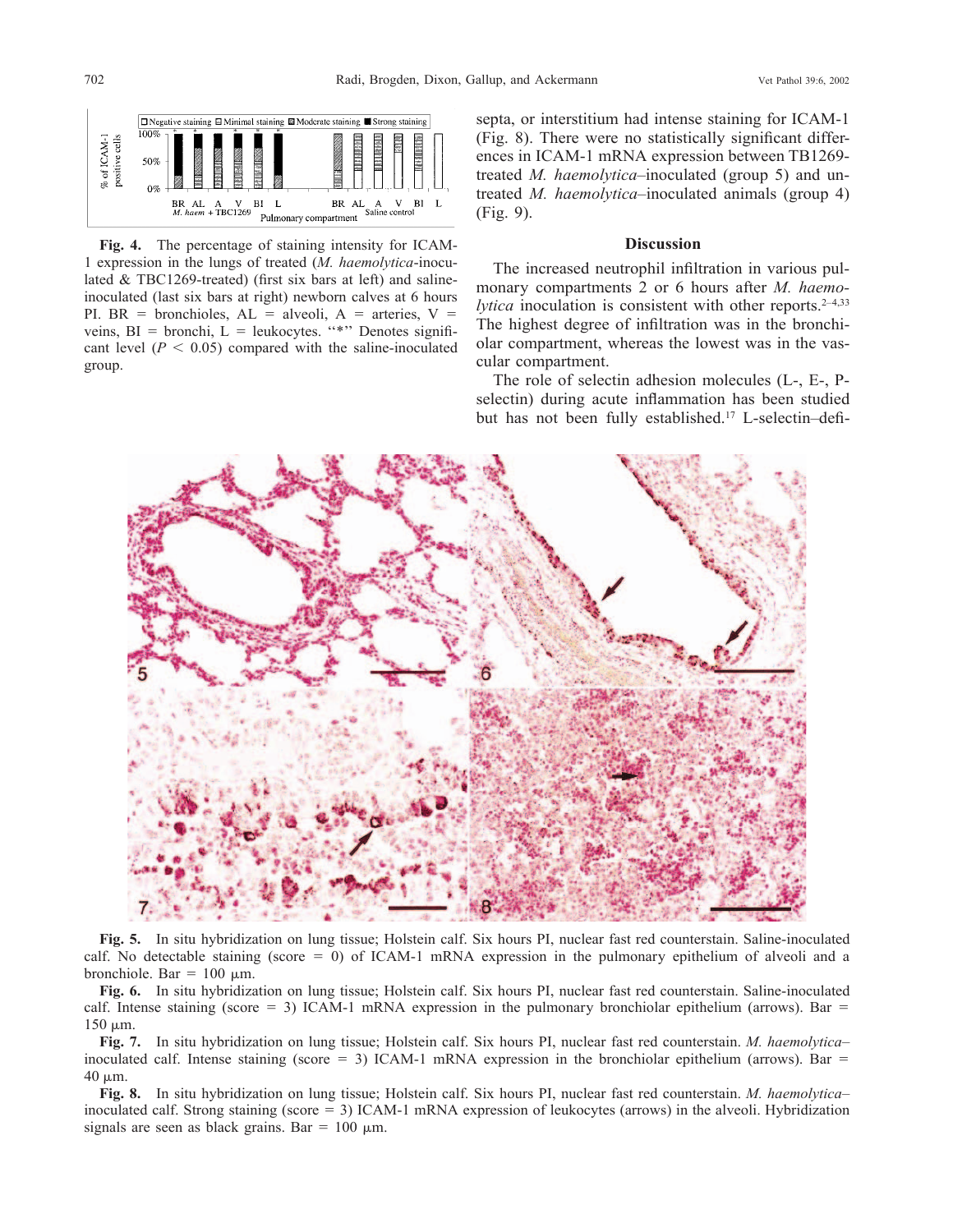

**Fig. 9.** The percentage of staining intensity for ICAM-1 expression in the lungs of untreated (*M. haemolytica*-inoculated) (first six bars at left) and treated (*M. haemolytica*inoculated and TBC1269 treated) (last six bars at right) newborn calves at 6 hours PI.  $BR =$  bronchioles,  $AL =$  alveoli,  $A =$  arteries,  $V =$  veins,  $BI =$  bronchi,  $L =$  leukocytes.

cient mice have reduced leukocyte infiltration into sites of inflammation, and humans who lack functional sialyl-Lewis<sup>x</sup> (LAD type II [LAD II]) have decreased impaired leukocyte egress, which results in recurrent infections of the mucosal surfaces.15,34 Inhibiting the selectin interactions with their ligands has been shown to have potential therapeutic effects by inhibiting neutrophil infiltration and subsequent tissue damage.<sup>26,31</sup> In the present study, neonatal calves treated with the selectin inhibitor, TBC1269, had a significantly lower overall degree of neutrophil infiltration after intrabronchial *M. haemolytica*–induced pulmonary inflammation than untreated calves. This indicates that the selectin inhibitor, TBC1269, reduces the selectin-mediated infiltration of neutrophils into the lung. This is in agreement with other reports using TBC1269 in both an in vivo ruminant model of allergic inflammation and in in vitro studies.1,12 Manufacturing limitations make it impractical to administer most of the other inhibitors of adhesion molecules, such as MAbs and synthesized peptides, to larger animals such as calves. In addition, some inhibitors can induce hypersensitivity. TBC1269 appears to lack these limitations because sufficient quantities can be synthesized for large animals and humans, and no hypersensitivity reactions have been observed in calves in this study and in human trials.

In contrast to previous studies, this study determined the degree of neutrophil infiltration in specific compartments of the lung (bronchi, bronchioles, alveoli, and blood vessels) and in specific subcompartments (lumens, lining epithelium [or alveolar septa], lamina propria, and adventitia) to determine more precisely the regional influences of selectin-mediated infiltration. This analysis revealed that TBC1269 had the highest degree of inhibition of neutrophils entering the alveolar lumen and septae, and this was followed by the bronchiolar lumen and lamina propria. In previous studies with this model using the same inoculum (fiberoptic deposition of *M. haemolytica*) in the same

breed (Holstein), we have determined that in the bovine lung there is a CD18  $(\beta)$  integrin)–dependent mechanism of leukocyte infiltration in the airways (bronchi and bronchioles) and a CD18-independent mechanism that is operative in the alveoli.3 Biologically, the significant reduction in neutrophil infiltration into these locations of alveoli and bronchioles with TBC1269 indicates that selectin-mediated adherence is integral to adherence in the lower portions of the lung during acute pneumonia. Therapeutically, TBC1269 may temporarily reduce neutrophil infiltration and its associated lung damage, and this would allow improved gaseous exchange and distribution of nebulized and intravenous drugs during episodes of intense neutrophil infiltration.

Although the reduction was not significant in one CD18-dependent compartment (bronchi), there was a significant reduction in neutrophil infiltration in the other CD18-dependent compartment (bronchioles) after TBC1269 treatment. The bronchiolar but not bronchial reduction in neutrophil infiltration could have several causes. First, it may be the result of age differences in the groups that were used in this study as compared with previous studies. In this study we used 1- to 3-day-old newborn calves because this is the period when neutrophil activity is especially vital for protection against pathogens. In contrast, previous studies assessed young or adult cattle.<sup>3</sup> Second, in some species, including cattle, there is reduced L-selectin expression in neonates in comparison with adults, and this may alter neutrophil infiltration into the bronchi and bronchioles.16,24 For example, it has been found that MAbs against L-selectin did not attenuate the inflammatory process in neonatal rabbits, whereas it resulted in a significant reduction of leukocyte infiltration in adult rabbits.<sup>16</sup> Third, the expression of P- and E-selectin has not been studied in neonatal calves, and these may also have a role in bronchiolar adherence. Ohnishi et al.<sup>27</sup> have demonstrated that P-selectin had a vital role in lipopolysaccharideinduced lung injury, and in a study in rabbits it was demonstrated that anti–P-selectin MAb significantly reduced acute lung injury.19 Neutrophils likely had a role in lung damage in both these studies, but the studies did not specify the exact location of decreased selectin activity in the lung. Therefore, this aspect of neutrophil infiltration cannot be completely compared. Fourth, it may be that selectin receptor expression by endothelial cells is simply reduced in newborn calves only in the bronchi but not in the bronchioles. This may explain why using the TBC1269 selectin antagonist in our calf model inhibited neutrophil infiltration into the bronchioles but not into the bronchi. Fifth, TBC1269 may inhibit or alter selectin-mediated signaling and activity downstream to selectin signaling.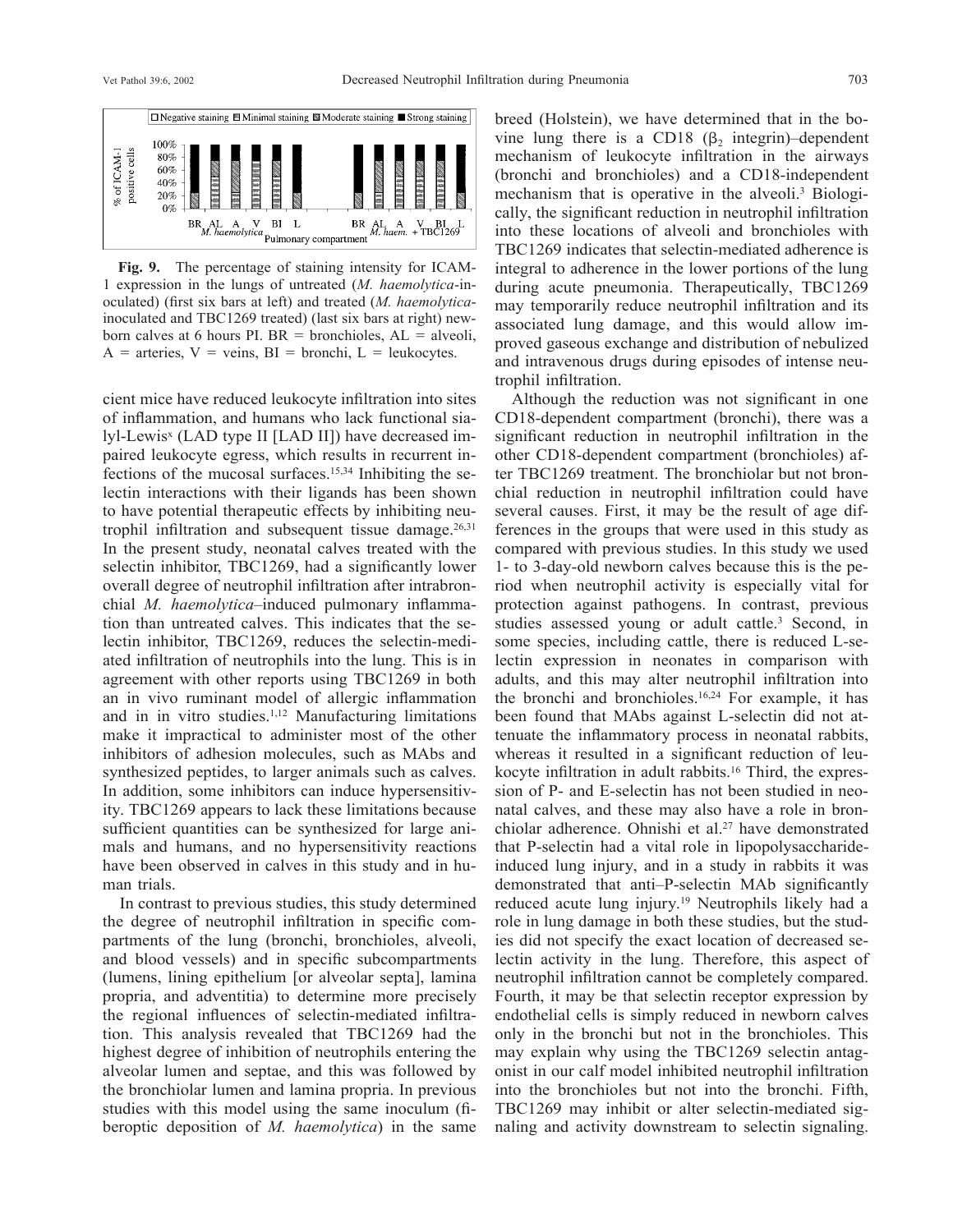Sixth, the deposition of bacteria, and thus the stimulus for neutrophil infiltration, may be less in bronchi than in bronchioles and alveoli. Finally, the pathway from the blood into the airway lumen appears less complicated in bronchioles and alveoli, which have limited perivascular stroma, than in bronchi.

It is well-established that ICAM-1 expression is important for tight leukocyte adhesion and subsequent extravasation to sites of infection.5,37 In the present study, ICAM-1 mRNA expression in the lungs of all saline control newborn calves was absent or minimal in the epithelium of bronchi and alveoli and in the endothelium of arteries and veins. This is consistent with our previous studies in adult cattle.<sup>29</sup> The significant increase in ICAM-1 expression after *M. haemolytica* inoculation in both TBC1269-treated (group 5) and untreated calves (group 4) and the differential expression of ICAM-1 in various pulmonary cell types after *M. haemolytica* inoculation were similar to what was reported in adult cattle.<sup>9</sup> The intensity of staining was significantly increased on the bronchiolar epithelium, the endothelium of arteries and veins, and the alveolar epithelium and was slightly increased on the bronchial epithelium. ICAM-1 mRNA was expressed at high levels in the locations of greatest neutrophil infiltration, i.e., the bronchioles and the alveolar epithelium. Therefore, CD18-ICAM-1–mediated neutrophil infiltration likely occurs despite selectin inhibition.

Leukocyte infiltration in the lung is complicated by the numerous adhesion molecule families<sup>8</sup> and the dynamics of the intrathoracic vascular and air pressures. Findings in this study suggest that inhibition of selectin activity alone temporarily reduces neutrophil infiltration into specific microscopic regions (alveolar lumen and epithelium, and bronchiolar lumen and lamina propria) of the lungs of neonates during the early stages of Gram-negative bacterial pneumonia. The selectins appear to have a predominant role in mediating alveolar infiltration, whereas CD18 has an important role in mediating bronchial infiltration. Bronchiolar infiltration appears intermediate and is likely optimal with both selectin- and CD18-mediated adherence.

## **Acknowledgements**

We thank Drs E-K. Lee and K. Register for providing the ICAM-1 plasmid; J. Nott, E. Snook, and M. Carter, Carter Image Analysis Facility, Iowa State University; D. Nordman for his help in the statistical analysis; and J. Fosse for preparation of the figures. This work was supported by USDA grant 97-35204-4769.

#### **References**

1 Abraham WM, Ahmed A, Sabater JR, Lauredo IT, Botvinnikova Y, Bjercke RJ, Hu X, Revelle MB, Kogan TP, Scott IL, Dixon RA, Yeh ET, Beck PJ: Selectin blockade prevents antigen induced late bronchial responses and airway hyperresponsiveness in allergic sheep. Am J Respir Crit Care Med **159:**1205–1214, 1999

- 2 Ackermann MR, Brogden KA: Response of the ruminant respiratory tract to *Mannheimia* (*Pasteurella*) *haemolytica.* Microbes Infect **2:**1079–1088, 2000
- 3 Ackermann MR, Brogden KA, Florance AF, Kehrli ME Jr: Induction of CD18-mediated passage of neutrophils by *Pasteurella haemolytica* in pulmonary bronchi and bronchioles. Infect Immun **67:**659–663, 1999
- 4 Ackermann MR, Kehrli ME Jr, Brogden KA: Passage of  $CD18<sup>-</sup>$  and  $CD18<sup>+</sup>$  bovine neutrophils into pulmonary alveoli during acute *Pasteurella haemolytica* pneumonia. Vet Pathol **33:**639–646, 1996
- 5 Argenbright LW, Letts LG, Rothlein R: Monoclonal antibodies to the leukocyte membrane CD18 glycoprotein complex and to intercellular adhesion molecule-1 inhibit leukocyte-endothelial adhesion in rabbits. J Leukoc Biol **49:**253–257, 1991
- 6 Balough K, McCubbin M, Weinberger M, Smith W, Ahrens R, Fick R: The relationship between infection and inflammation in the early stages of lung disease from cystic fibrosis. Pediatr Pulmonol **206:**30–70, 1995
- 7 Brogden KA, Ackermann MR, DeBey BM: *Pasteurella haemolytica* lipopolysaccharide-associated protein induces pulmonary inflammation after bronchoscopic deposition in calves and sheep. Infect Immun **63:**3595–3599, 1995
- 8 Burns JA, Issekutz TB, Yagita H, Issekutz AC: The  $\beta$ 2,  $\alpha$ 4,  $\alpha$ 5 integrins and selectins mediate chemotactic factor and endotoxin-enhanced neutrophil sequestration in the lung. Am J Pathol **158:**1809–1819, 2001
- 9 Caverly J, Radi Z, Andreasen C, Kogan T, Brogden K, Ackermann MR: Comparison of bronchoalveolar lavage fluid between inoculated calves and calves pre-treated with selectin inhibitor, TBC1269. Am J Vet Res **62**(5): 665–72, 2001
- 10 Chen W, Alley MR, Manktelo BW, Slack P: Mast cells in the bovine lower respiratory tract: morphology, density, and distribution. Brit Vet J **146:**425–426, 1990
- 11 Crockett-Torabi E: Selectins and mechanisms of signal transduction. J Leukoc Biol **63:**1–14, 1998
- 12 Davenpeck KL, Berens KL, Dixon RA, Dupree B, Bochner BS: Inhibition of adhesion of human neutrophils and eosinophils to P-selectin by sialyl Lewis antagonist TBC1269: preferential activity against neutrophil adhesion in vitro. J Allergy Clin Immunol **105:**769–775, 2000
- 13 Erbe DV, Watson SR, Presta LG, Wolitzky BA, Foxall C, Brandley BK, Lasky LA: P- and E-selectin use common sites for carbohydrate ligand recognition and cell adhesion. J Cell Biol **120:**1227–1235, 1993
- 14 Etzioni A, Doerschuk CM, Harlan JM: Of man and mice: leukocyte adhesion molecule deficiencies. Blood **94**(10): 3281–3288, 1999
- 15 Etzioni A, Frydman M, Pollack S, Avidor I, Philips ML, Paulson JC, Gershoni Baruch R: Recurrent severe infections caused by a novel leukocyte adhesion deficiency. New Engl J Med **327:**1789–1792, 1992